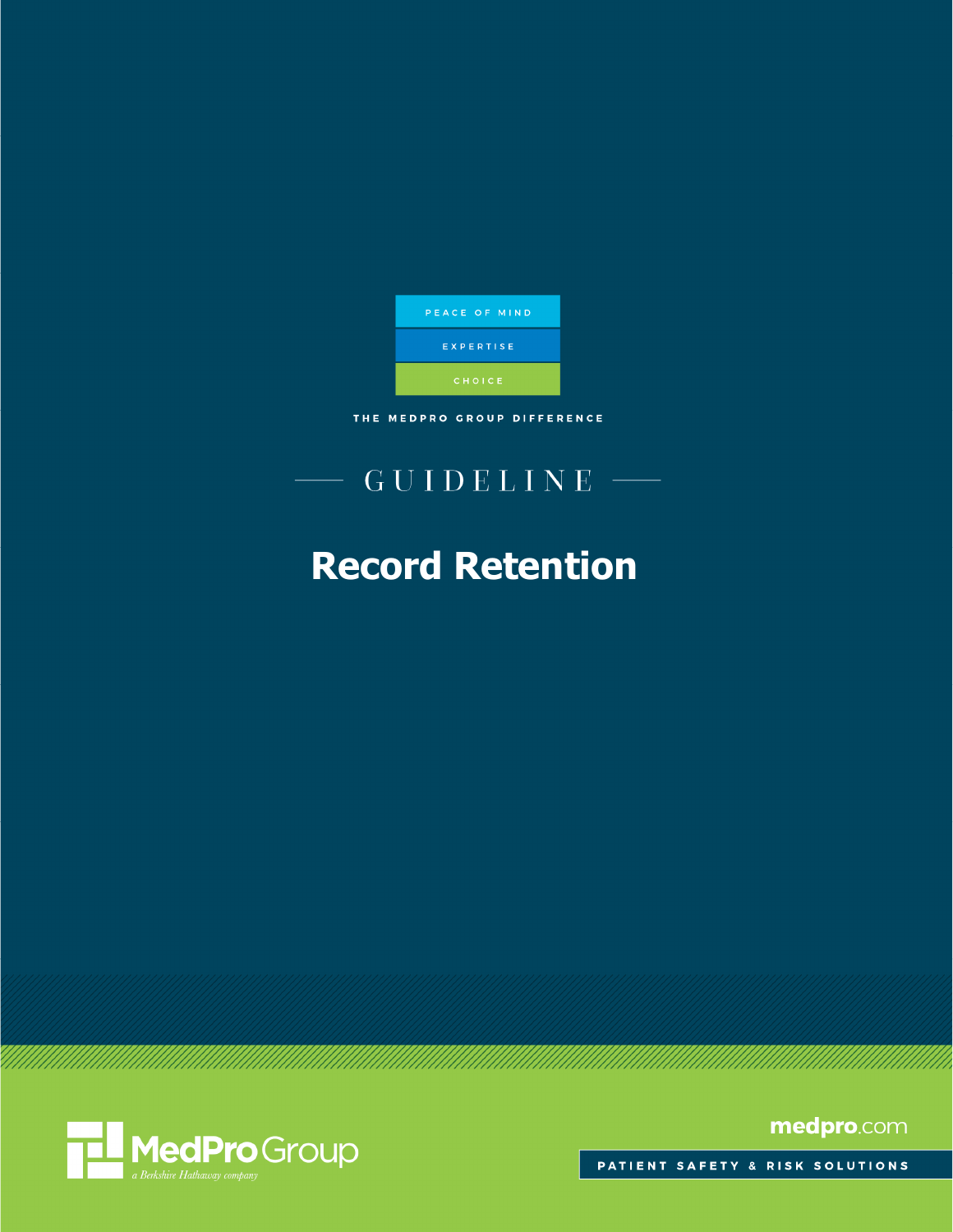

This document does not constitute legal or medical advice and should not be construed as rules or establishing a standard of care. Because the facts applicable to your situation may vary, or the laws applicable in your jurisdiction may differ, please contact your attorney or other professional advisors if you have any questions related to your legal or medical obligations or rights, state or federal laws, contract interpretation, or other legal questions.

MedPro Group is the marketing name used to refer to the insurance operations of The Medical Protective Company, Princeton Insurance Company, PLICO, Inc. and MedPro RRG Risk Retention Group. All insurance products are underwritten and administered by these and other Berkshire Hathaway affiliates, including National Fire & Marine Insurance Company. Product availability is based upon business and/or regulatory approval and/or may differ among companies.

© 2020 MedPro Group Inc. All rights reserved.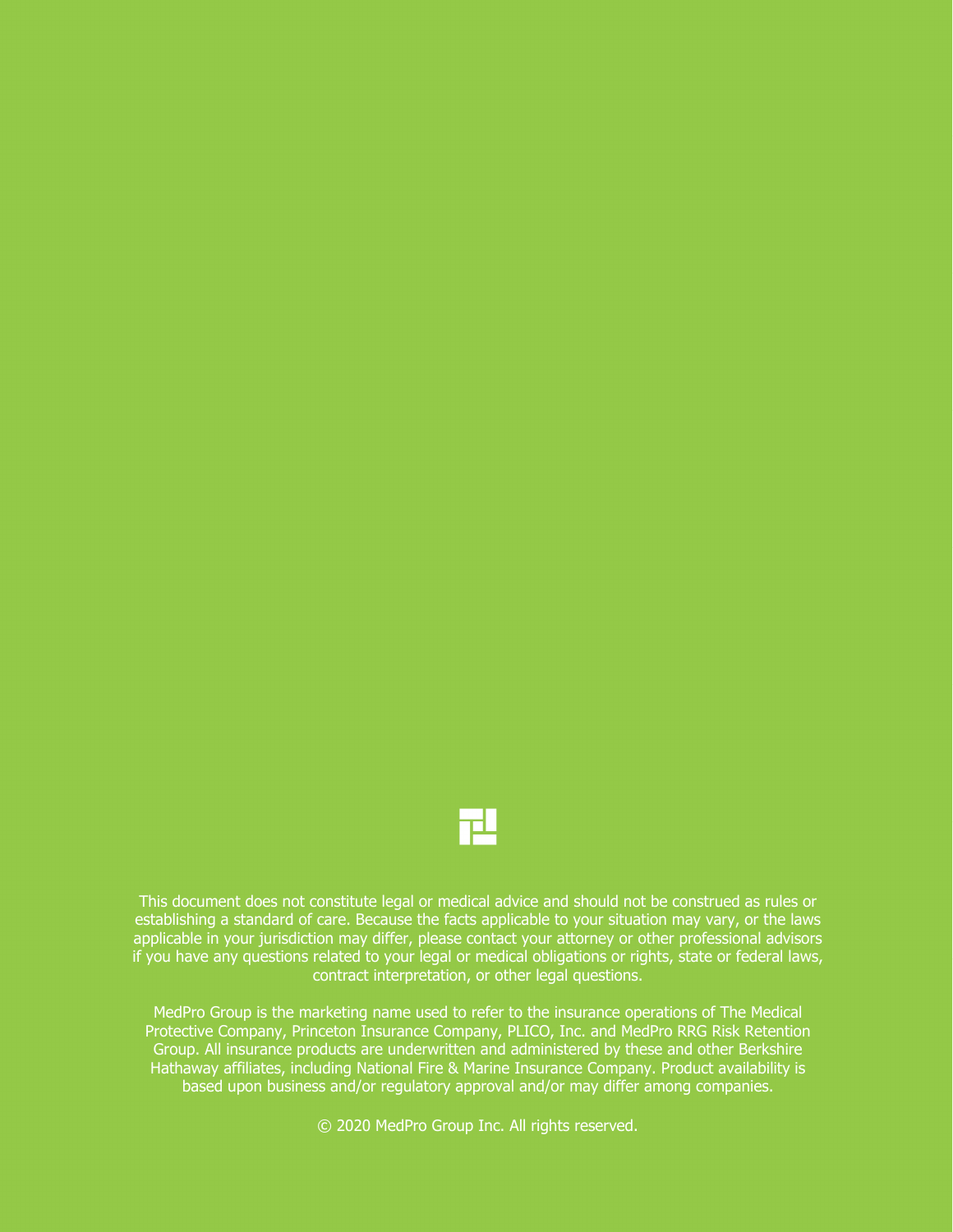# **Contents**

| Risk Management and Professional Liability Guidance  4 |
|--------------------------------------------------------|
|                                                        |
|                                                        |
|                                                        |
|                                                        |
|                                                        |
|                                                        |
|                                                        |
|                                                        |
|                                                        |
|                                                        |
|                                                        |
|                                                        |
|                                                        |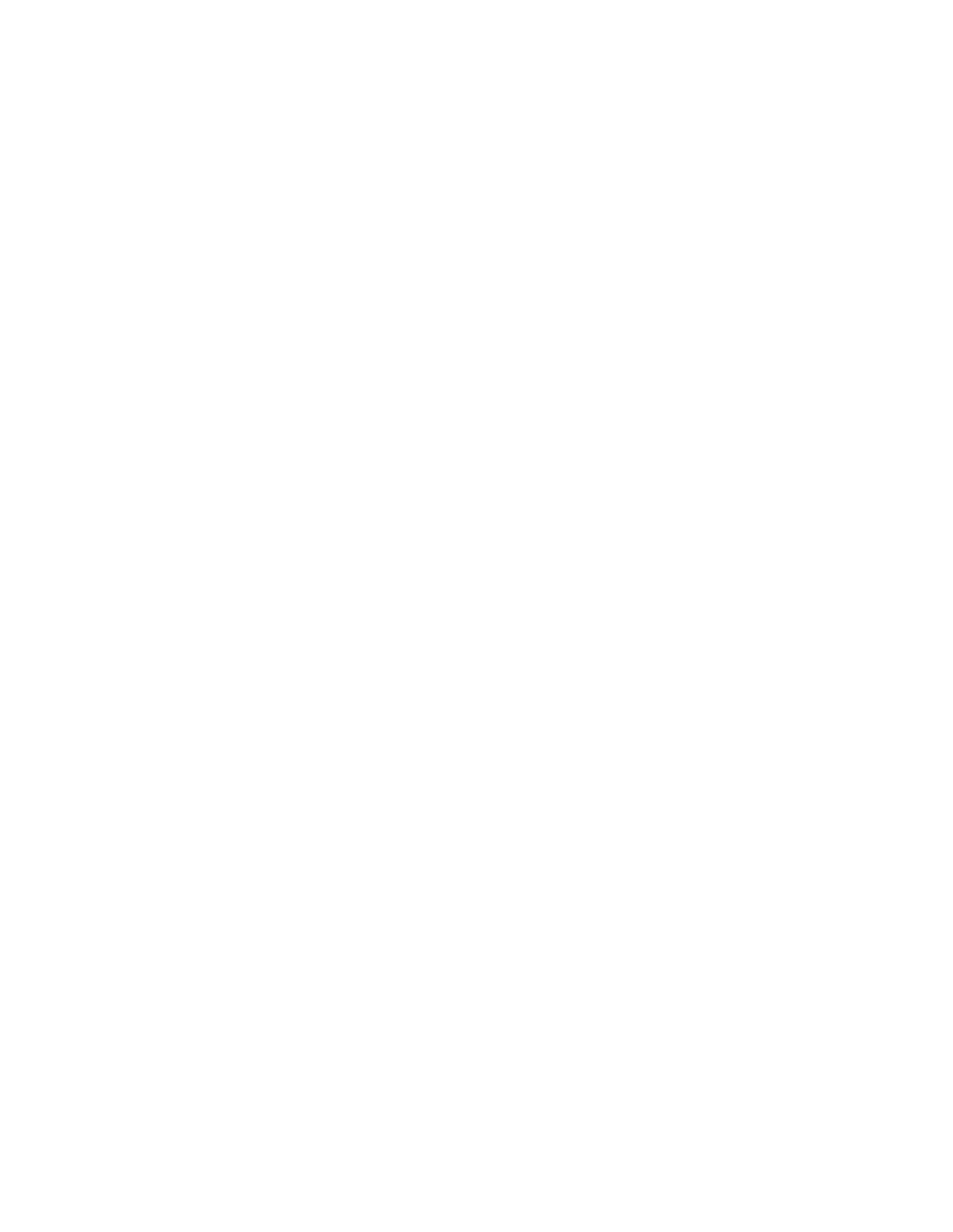## <span id="page-4-0"></span>**Introduction**

Healthcare practices generate and maintain many different types of records, including patient health records and business records. These records help practices maintain critical information and deliver quality service and care. Because of their important role, records need to be appropriately maintained and managed throughout their lifecycle  $-$  from creation to destruction.

# <span id="page-4-1"></span>**Objectives**

The objectives of this guideline are to:

- Identify essential elements of formal record retention policies and procedures
- Discuss the regulatory requirements and claims/risk management considerations used to determine appropriate record retention policies and procedures for patient health records
- Review additional considerations for record retention, such as defining the legal patient record, determining appropriate processes for paper and electronic records, and considering provider specialty
- Describe the process for destroying records
- Review requirements for transferring records

## <span id="page-4-2"></span>**Record Retention Policies and Procedures**

To protect records, healthcare practices should develop and implement formal record retention policies and procedures. Doing so will help establish a systematic and organized approach to record management. Further, formal policies and procedures may help defend against allegations that records were deliberately or maliciously destroyed.

At minimum, record retention policies and procedures should include:

- The length of time records will be maintained
- A list of records that will be maintained onsite and offsite

800-4MEDPRO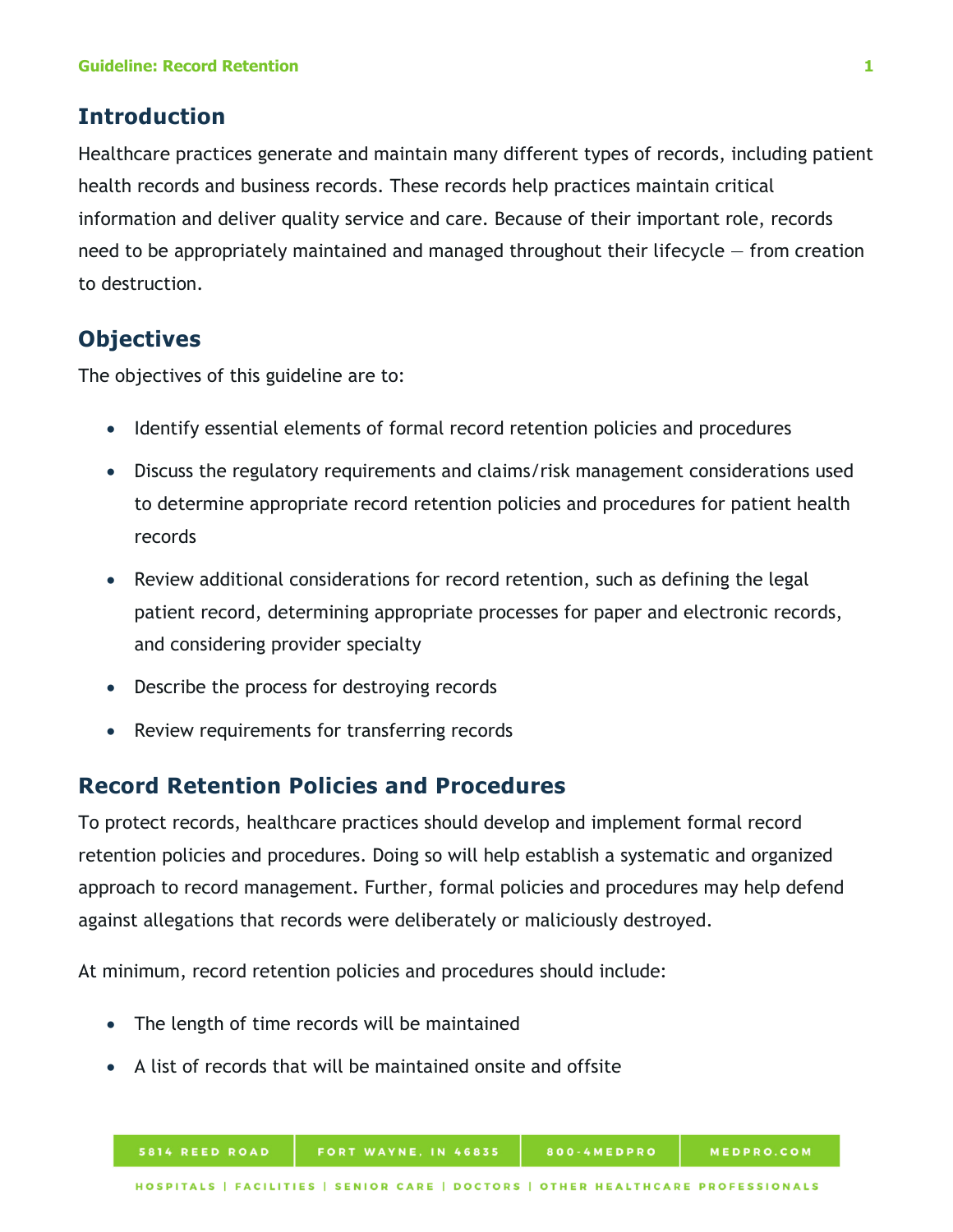- A definition of what documents constitute a "legal" record
- The form/manner in which the records are maintained (i.e., paper, electronic, or a combination of both)
- A designated individual (role) who is responsible for policy oversight, record maintenance, and initiating the destruction of records
- The HIPAA-compliant methods for destroying records while preserving confidentiality (e.g., shredding, incineration, physical destruction of hard drives, high-level overwriting of electronic information, etc.)
- Requirements for documenting the destruction of records
- Backups and redundancies and how they're addressed in the destruction process (for electronic health records [EHRs])

# <span id="page-5-0"></span>**Patient Health Records**

Patient health records are an important part of patient care. They provide essential patient information, historical details about the course of care, and a record of services provided. Further, thorough and accurate records may play a crucial role in defending a malpractice

claim. When developing record retention policies, healthcare practices should consider federal and state laws, accreditation and professional organization requirements, and professional liability recommendations.



Thorough and accurate records may play a crucial role in defending a malpractice claim."

## <span id="page-5-1"></span>**Federal Requirements**

The Health Insurance Portability and Accountability Act of 1996 (HIPAA) requires covered entities (CEs), such as healthcare practices billing Medicare, to retain required HIPAA-related documentation for 6 years from the date of its creation or the date when it last was in effect, whichever is later.<sup>[1](#page-15-0)</sup> Examples of HIPAA-related documentation include:

- Notices of privacy practices
- Authorizations for the disclosure of protected health information (PHI)

FORT WAYNE, IN 46835

800-4MEDPRO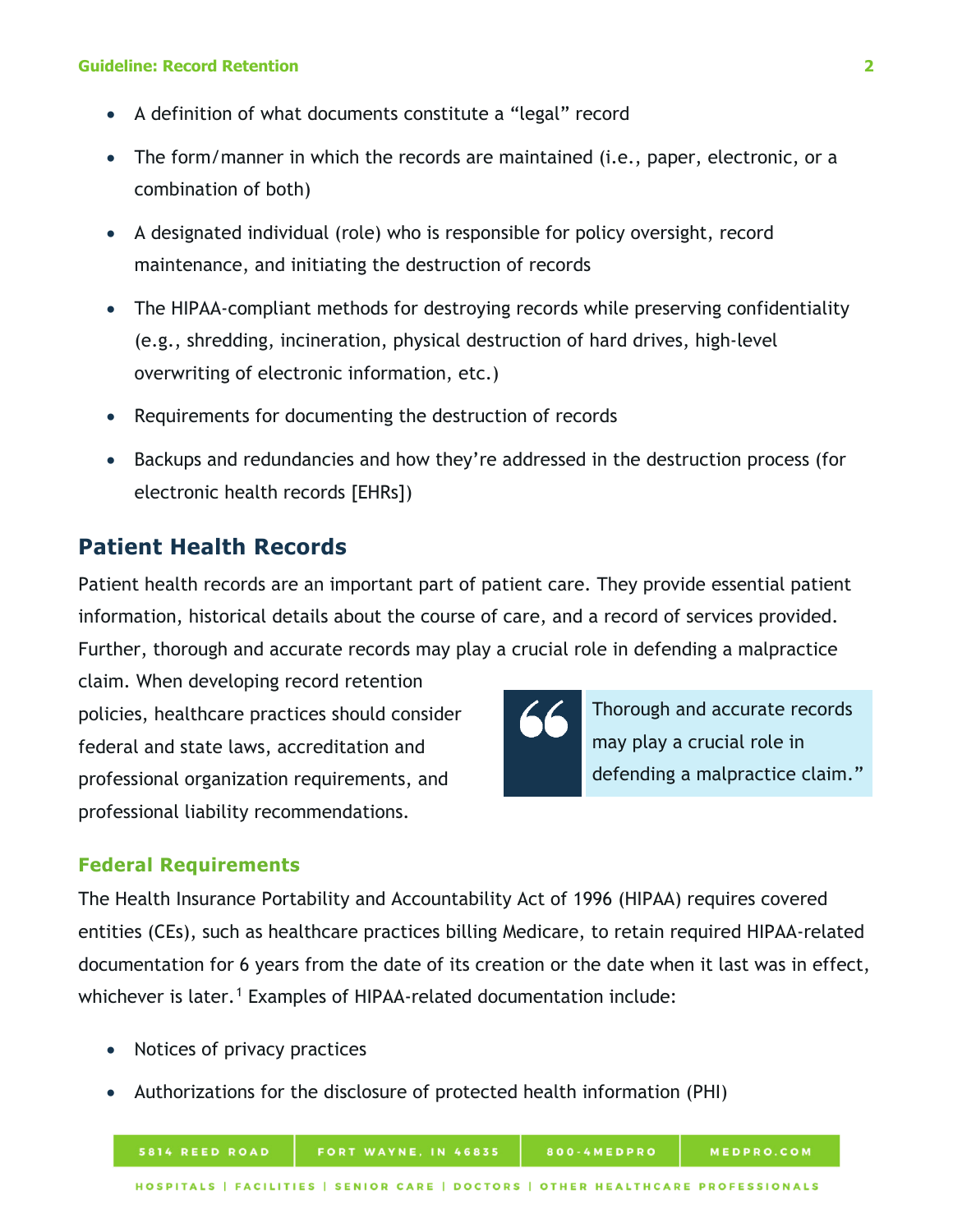- Business associate agreements (BAAs)
- Risk assessments and risk analyses
- Disaster recovery and contingency plans
- Information security and privacy policies
- Employee sanction policies
- Incident and breach notification documentation
- Complaint and resolution documentation
- Physical security maintenance records
- Logs recording access to and updating of PHI
- Information technology security system reviews (including new procedures or technologies implemented)<sup>[2](#page-15-1)</sup>

Further, the HIPAA Privacy Rule requires covered entities to apply appropriate administrative, technical, and physical safeguards to protect the privacy of health records and other forms of PHI for as long as they are maintained.<sup>[3](#page-15-2)</sup>

The Centers for Medicare & Medicaid Services (CMS) requires healthcare providers and organizations submitting cost reports to retain patient records for Medicare beneficiaries for at least 5 years after the closure of cost reports. CMS requires Medicare managed care program providers to retain records for 10 years. Medicaid requirements vary by state.<sup>[4](#page-15-3)</sup>

### <span id="page-6-0"></span>**State Requirements**

Some states have specific requirements for the retention of patient health records. Often, these requirements are accessible via providers' professional licensing boards. In states that offer no specific requirements, the American Health Information Management Association (AHIMA) recommends that healthcare organizations "keep health information for at least the period specified by the state's statute of limitations or for a sufficient length of time for compliance with laws and regulations."[5](#page-15-4)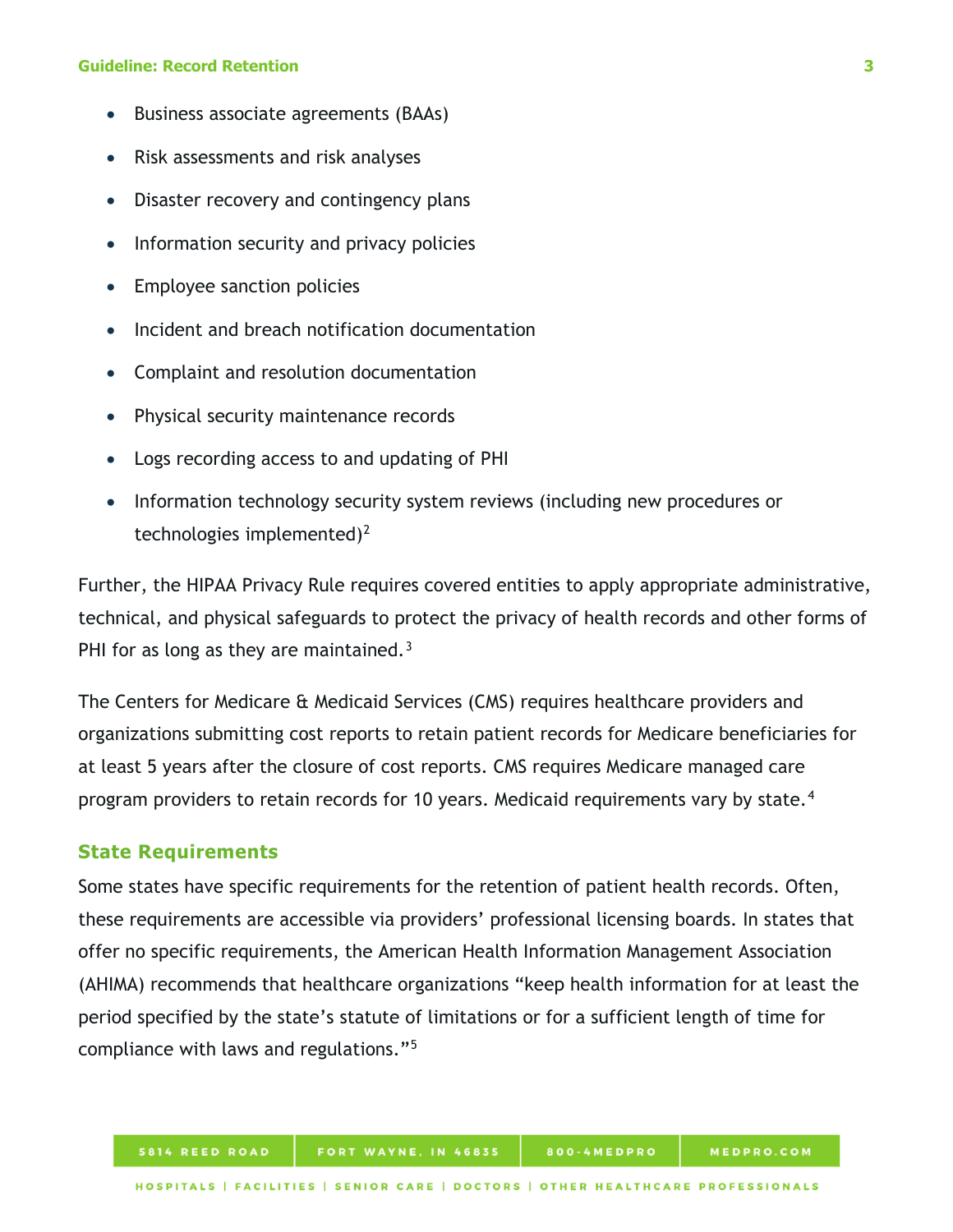Additionally, in some circumstances, the statute of limitations may not begin until the patient realizes that he/she has a basis for a claim. Thus, many practices automatically retain records

for as long as practical based on patient volume and storage availability.

Many states also have specific requirements for the retention of diagnostic study results. In the absence of state guidance, healthcare



In some circumstances, the statute of limitations may not begin until the patient realizes that he/she has a basis for a claim."

practices should retain diagnostic study results for a minimum of 7–10 years. Diagnostic study results include, but are not limited to, X-rays and other imaging records, raw psychological testing data, fetal monitoring tracings, and data from electroencephalograms, electrocardiograms, and laboratory studies.

## <span id="page-7-0"></span>**Risk Management and Professional Liability Guidance**

Coded claims data from MedPro Group's claims opened between 2009 and 2018 indicate that 82 percent of claims are opened within 3 years of the date of service, 95 percent of claims are opened within 5 years of the date of service, and 99 percent of claims are opened within 10 years of the date of service.

These malpractice claims statistics serve as the basis for the following risk management guidance, which should be used as a guide  $-$  not a rule  $-$  to determine length of record retention (after considering federal and state requirements):

- **Competent adults**: Maintain records at least 7–10 years after the last date of service. This usually allows sufficient time for the statute of limitations and extensions and other delays to be exhausted.
- **Incompetent adults**: Maintain records (a) until/unless the patient becomes competent (then follow guidance for competent adults), (b) at least 7 years after death, or (c) as long as possible (indefinitely).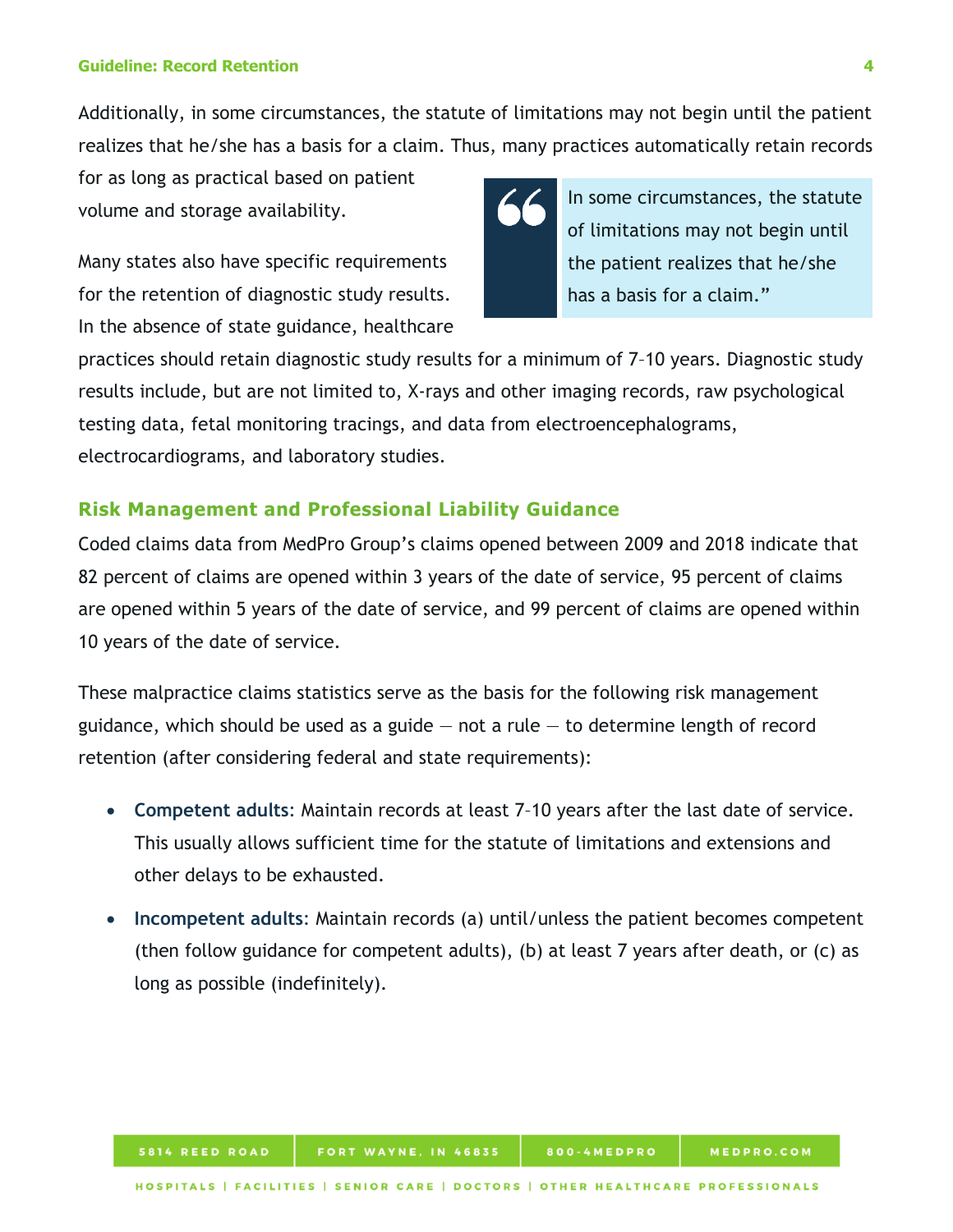- **Minors**: Maintain records at least through the state-specific statute of limitations after the child reaches the age of majority (18 years of age in most states). If the patient is 16 or 17 when last seen, it is prudent to retain the records for 7–10 years from that date.
- **Deceased patients**: States may have specific guidance for the retention of records for deceased patients. In the absence of state guidance, practices should consider retaining a deceased patient's records for 7–10 years from the date of the patient's death.

# **Records Associated With Potential or Active Litigation**

All records associated with incidents that could lead to litigation and all records that have been requested by an attorney or administrative agency (such as a licensing board) should be excluded from the practice's general retention policy and retained indefinitely.

These records should not be destroyed until the matter is fully resolved and only with the advice of the practice's professional liability carrier or attorney. If these records are not retained appropriately, a plaintiff's attorney may allege spoliation (i.e., that the provider destroyed evidence that he/she had a duty to retain).

AHIMA recommends that health organizations (a) keep adult patient records 10 years beyond the most recent encounter, and (b) keep pediatric records up to the age of majority, plus the statute of limitations. AHIMA also advises organizations to permanently keep master patient/person indexes, birth and death registries, and registries of surgical procedures.<sup>[6](#page-15-5)</sup>

## <span id="page-8-0"></span>**Other Record Retention Considerations**

### <span id="page-8-1"></span>The Legal Patient Record

Healthcare practices should develop policy statements that specifically define what each practice considers a "legal patient record." These policies should consider documentation that occurs during patient encounters as well as other types of communications, such as emails, patient portal interactions, text messages, etc. Defining the legal patient record will help providers and staff comply with documentation and retention standards.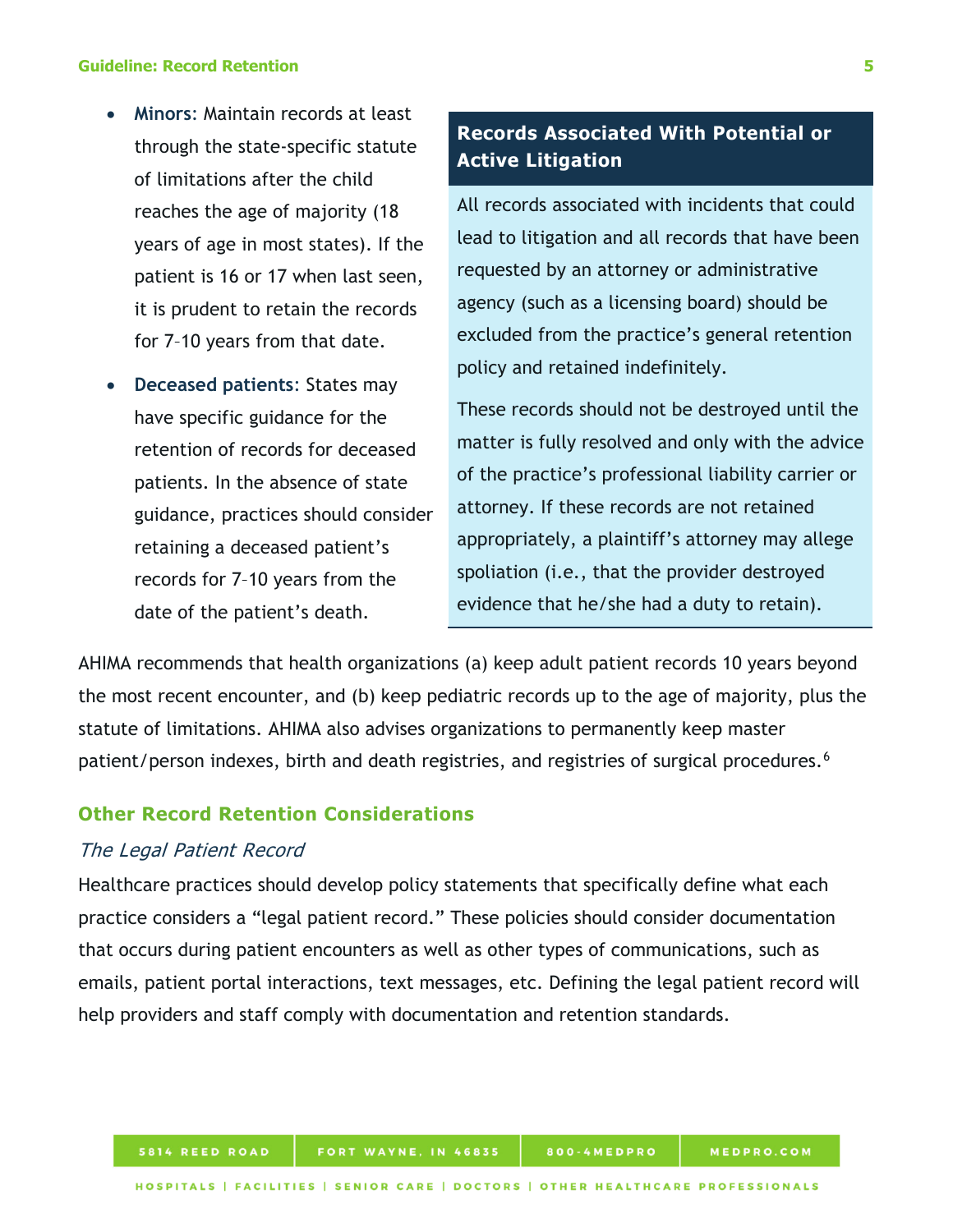#### <span id="page-9-0"></span>Electronic Versus Paper Records

Although retention requirements do not differ based on record format (i.e., paper versus electronic), other aspects of retention, such as storage, may differ. Many healthcare practices have transitioned from paper to electronic records in recent years; as such, they might maintain both types of records.

An important consideration for healthcare practices is maintenance of paper records following implementation of EHR systems. State regulations might provide guidance on paper record retention requirements, and practices



Practices should develop processes to ensure careful quality control of all records that are scanned. Missing or illegible information in scanned records can jeopardize the quality of patient care and increase liability exposure."

should be aware of specific guidance within their states. Further, practices should develop processes to ensure careful quality control of all records that are scanned. Missing or illegible information in scanned records can jeopardize the quality of patient care and increase liability exposure.

### <span id="page-9-1"></span>Provider Specialty

A provider's specialty  $-$  or the nature of the procedures he/she performs  $-$  may influence record retention policies. For example, a provider who performs procedures using prostheses or implanted devices might find it prudent to retain records for an extended length of time. Conversely, a practitioner who performs less complicated procedures or therapies might find that a shorter retention period is reasonable.

Regardless of the circumstances, providers should ensure that, at minimum, their policies comply with federal and state laws and professional guidance.

## <span id="page-9-2"></span>**Business and Personnel Records**

In addition to patient health records, healthcare practices also generate various businessrelated records, such as contracts, billing documents, tax documents, organizational policies and procedures, etc.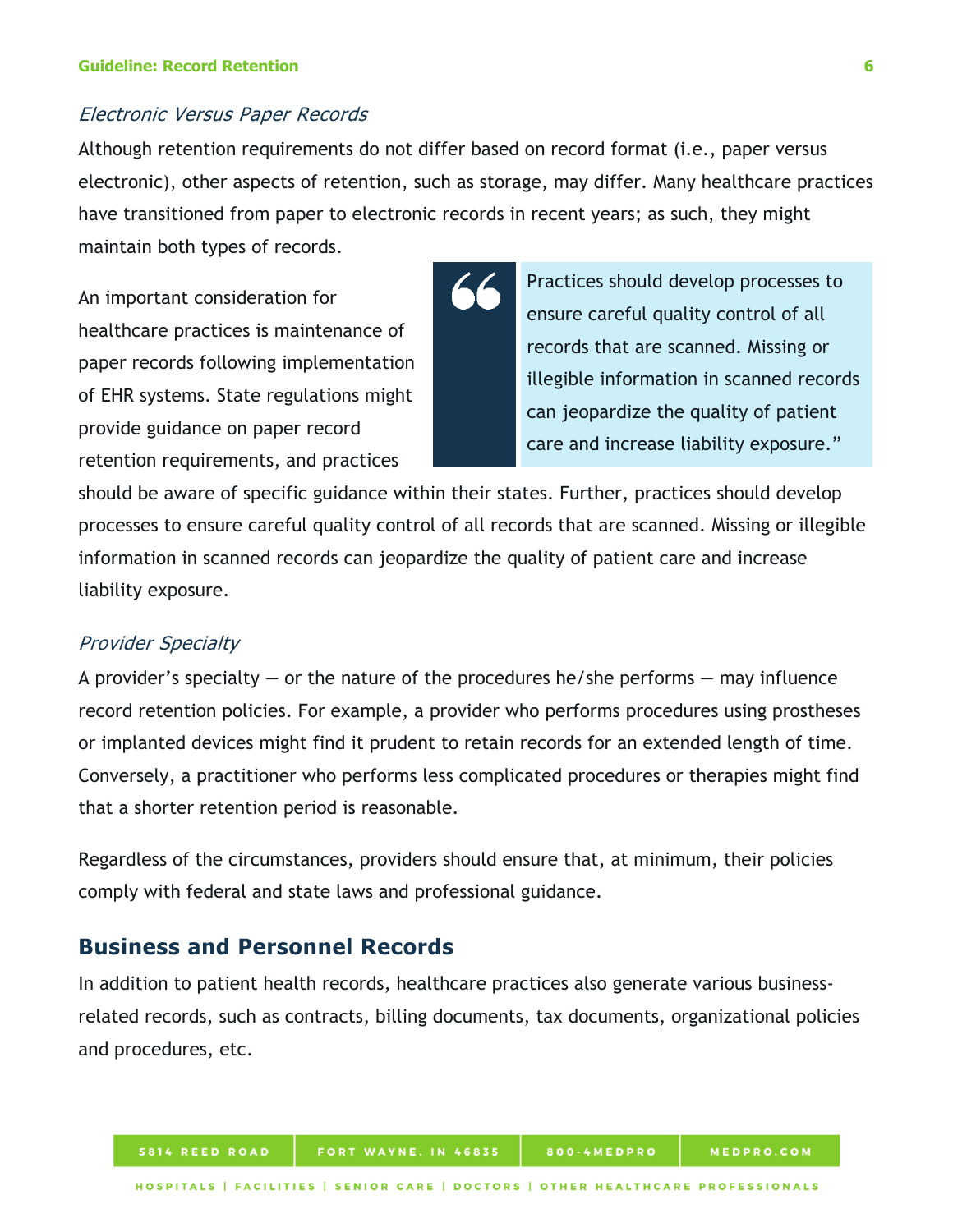Appropriately maintaining and managing these records is essential to reducing organizational risk. The practice's accounting firm or the Internal Revenue Service (IRS) may offer useful information about the retention of business records.

Federal and state government guidelines may specify record-retention requirements for employee files and other personnel information. For questions or advice related to the maintenance of personnel records, healthcare practices should contact their attorneys or management consultants.

Additional resources are listed in the "Resources" section of this guideline.

## <span id="page-10-0"></span>**Destruction of Records**

Destruction of records, when they are no longer needed, is an important component of the document lifecycle. As such, healthcare practices should (a) include details about record destruction in their record retention policies, and (b) implement procedures to ensure a consistent approach to destruction.

Maintaining confidentiality of PHI is paramount during the destruction of records. HIPAA requires CEs to "implement reasonable safeguards to limit incidental, and avoid prohibited,

uses and disclosures of PHI, including in connection with the disposal of such information."<sup>[7](#page-15-6)</sup>

Some states also have specific requirements relative to the destruction of records. When



Maintaining confidentiality of PHI is paramount during the destruction of records."

developing retention and destruction policies, practices should follow both federal and state requirements. AHIMA also offers detailed information about the [retention and destruction of](http://library.ahima.org/PB/RetentionDestruction#.Xw8p7S5Kg2x)  [health information.](http://library.ahima.org/PB/RetentionDestruction#.Xw8p7S5Kg2x)

### <span id="page-10-1"></span>**Paper Records**

When paper records are identified for destruction, they should be shredded, incinerated, etc., preferably by a company that provides such services. The method of destruction should ensure that the records are unreadable and unrecoverable.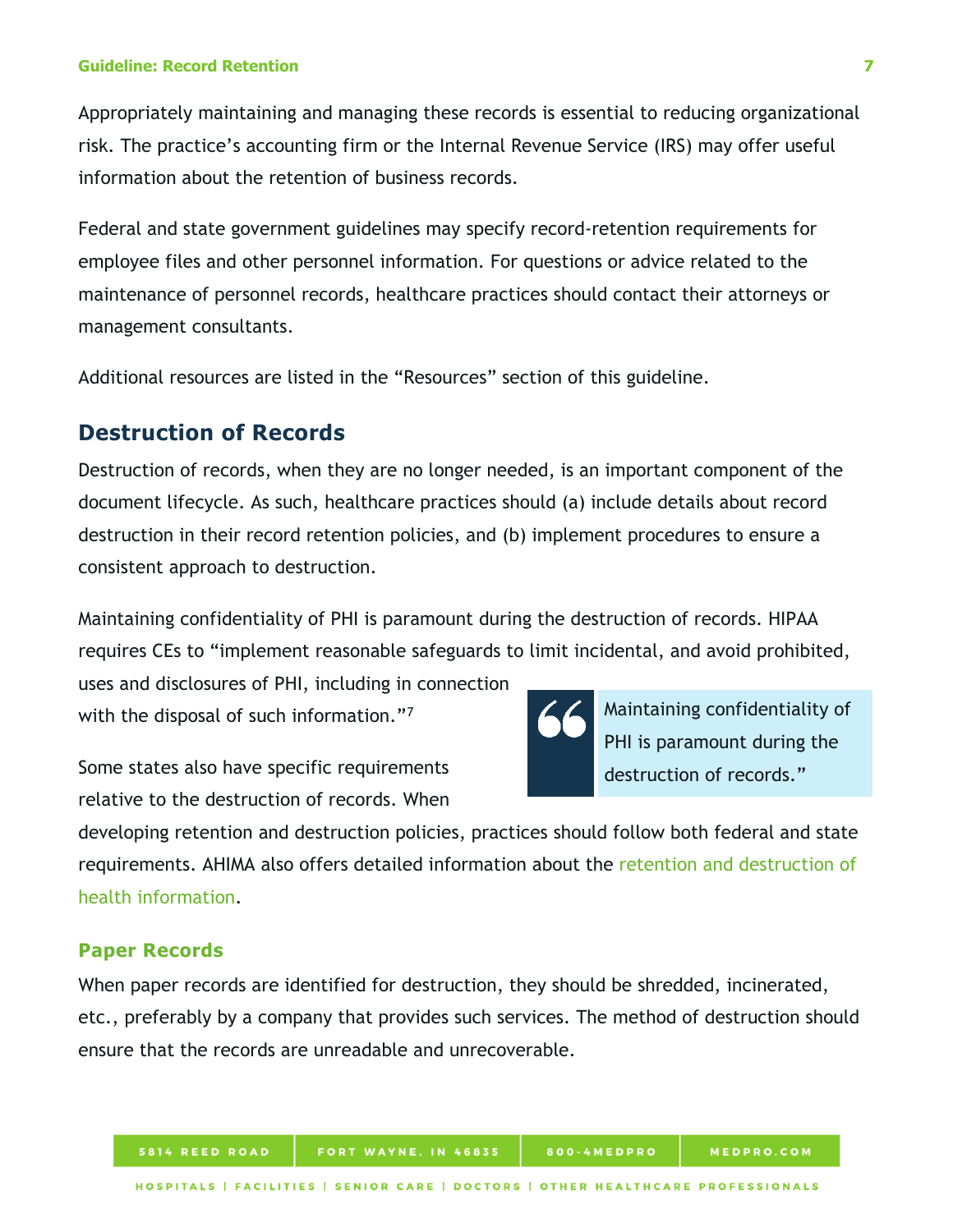The company contracted to destroy the records should provide the service at the healthcare facility so the destruction can be confirmed. If the company will destroy records that contain PHI, the practice will need to have a HIPAA BAA with the vendor. Visit the U.S. Department of Health and Human Services website to learn more about [HIPAA BAAs,](https://www.hhs.gov/hipaa/for-professionals/covered-entities/sample-business-associate-agreement-provisions/index.html) and use MedPro's *Checklist: Due Diligence of Business Associates* to assess your screening process for business associates.

### <span id="page-11-0"></span>**Electronic Records**

As technology has advanced over the years, most healthcare practices have transitioned to electronic records. Electronic records, like paper records, must be "destroyed with a method that provides for no possibility of reconstruction of information."[8](#page-15-7) To this end, the HIPAA Security Rule requires CEs to implement policies and procedures for:

- Addressing the final disposition of electronic PHI and/or the hardware or electronic media on which it is stored
- Removing electronic PHI from electronic media before the media are made available for reuse $9$

Depending on the approach, destruction of electronic records may involve overwriting of electronic media, magnetic degaussing, pulverizing, incinerating, cutting, etc. Practices should select the approach that is appropriate for the type of data being destroyed.

Further, before selling or destroying computers or any media that holds information, a competent employee or service provider should destroy all electronic documents and database records stored on the equipment.

#### <span id="page-11-1"></span>**Documentation**

As part of the record disposal process, healthcare practices should establish a method to document the destruction of records. AHIMA recommends that organizations maintain a destruction log that includes:

- Date of destruction
- Method of destruction

5814 REED ROAD

FORT WAYNE, IN 46835

800-4MEDPRO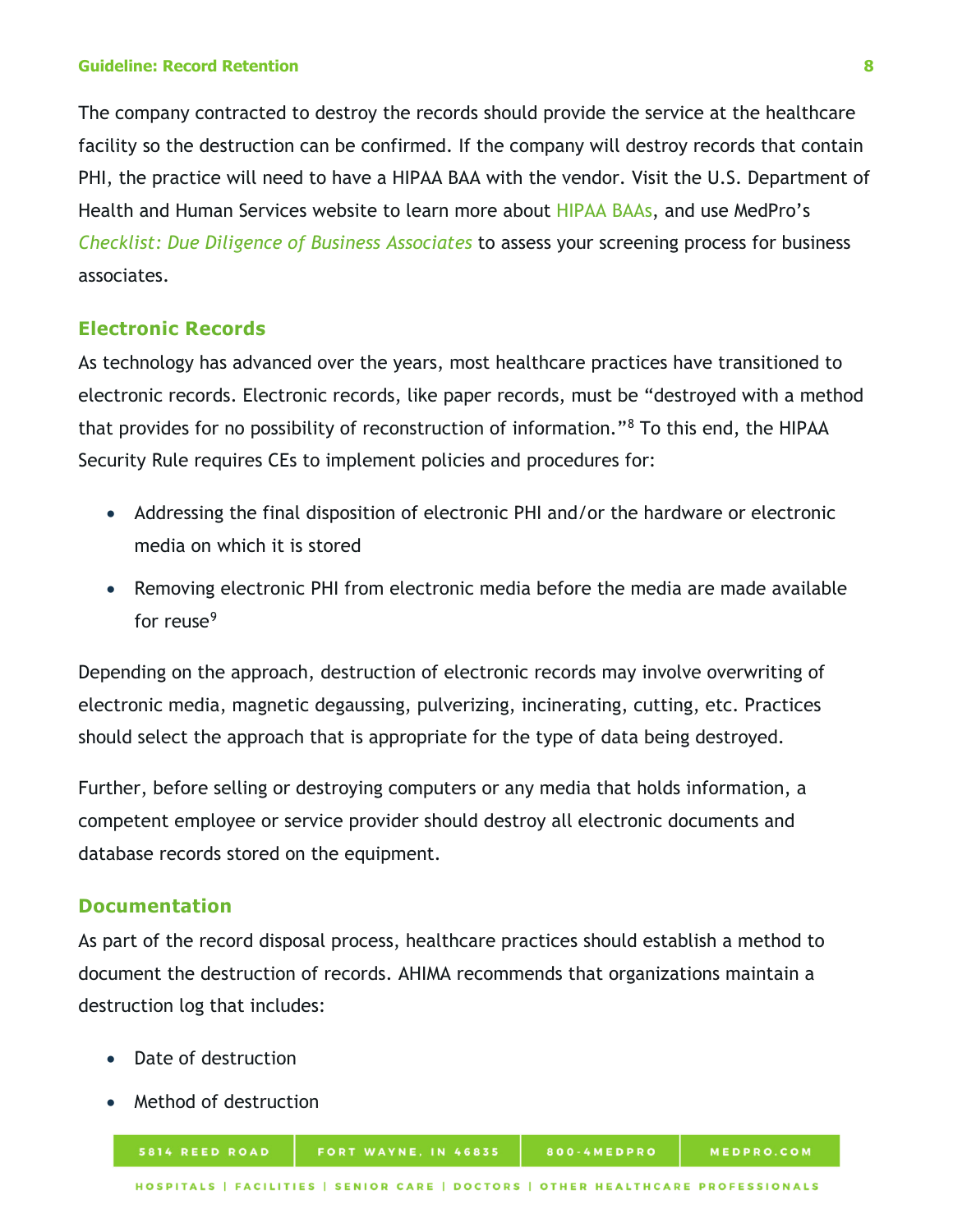- Description of the disposed records (e.g., name, date of birth, social security number, unique patient identifier, etc.)
- Inclusive dates
- A statement that the records were destroyed in the normal course of business
- The signatures of the individuals supervising and witnessing the destruction<sup>[10](#page-15-9)</sup>

AHIMA offers a [Sample Certificate of Destruction](http://library.ahima.org/doc?oid=105016) for healthcare organizations to use a documentation template.

## <span id="page-12-0"></span>**Transfer of Records**

If a healthcare practice is closed or sold, arrangements must be made for retention of original records for the appropriate amount of time. Under no circumstances should original records be given to patients.

In some instances, healthcare providers who are selling or closing practices may choose to store their records themselves. Many doctors retiring today do not have their records in electronic formats. When this is the case, the doctor assumes responsibility for storing the paper records.

In addition to the space requirements, this approach can be problematic if the records have

## **Patient Record Requests**

Under HIPAA, the practitioner's responsibility to provide patients with copies of their records does not terminate with the practitioner's retirement. As long as the practitioner still possesses the records, he/she must provide copies if patients request them.

not been maintained in an ordered system and a former patient requests a copy of his/her records (to which the patient is entitled under HIPAA).

A second document maintenance option is the contracted services of a records storage company. Although these companies' fees might be substantial, they offer several advantages. First, they will pick up the records and store them in a climate-controlled facility, which can protect them from environmental damage (e.g., dampness, mold, vermin, etc.). Second, these companies usually are bonded or insured, thereby reducing a provider's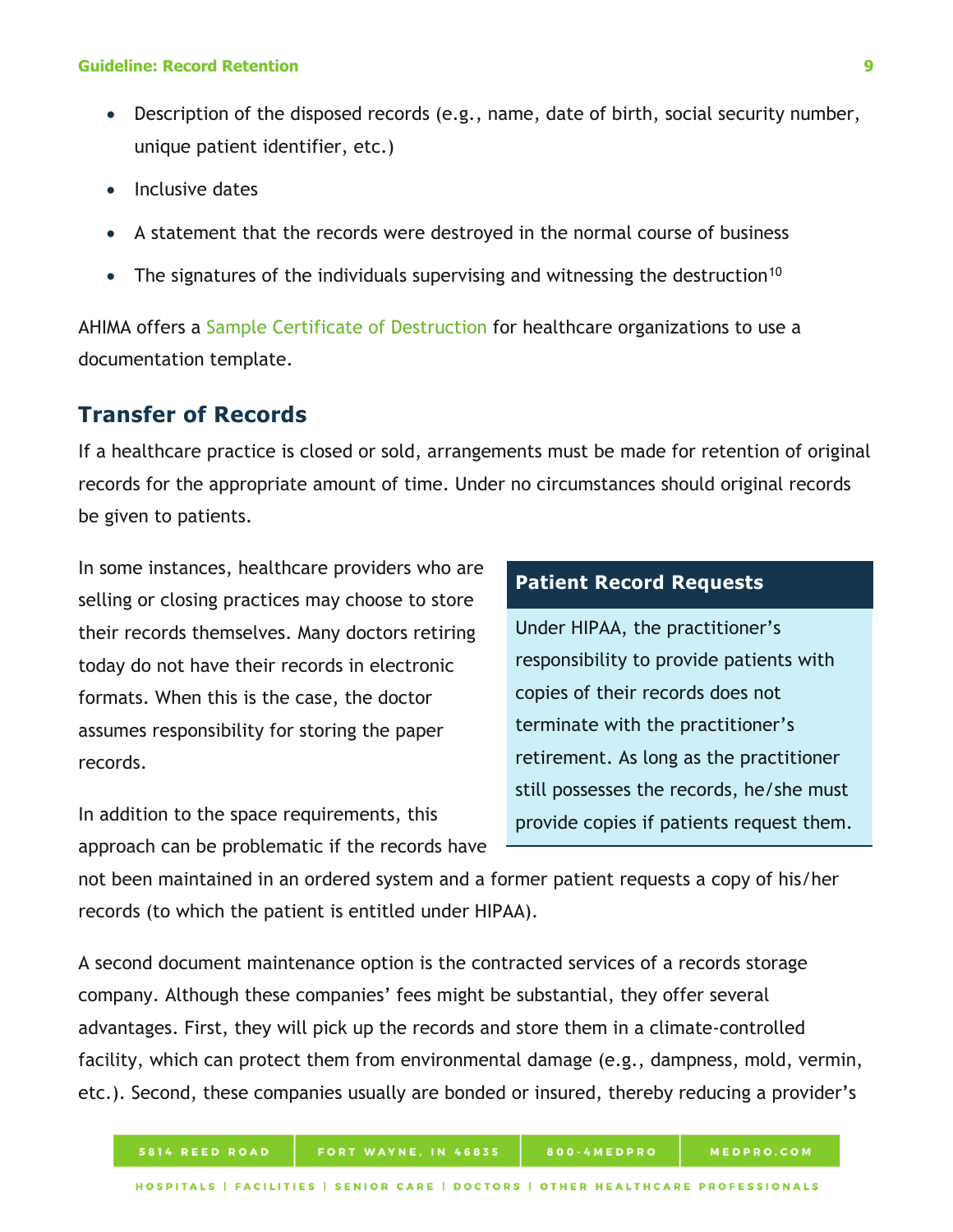liability exposure if stored records are damaged, destroyed, or stolen while in the records storage company's possession.

Third, records storage services are able to respond to patients' requests for records. Patients can be referred directly to the storage service, which then will locate and copy the records and collect the fee from the patient. (HIPAA allows a reasonable fee to be charged for locating and copying records.)

At the time of records transfer, a records storage company will execute a BAA with the storing practitioner. This HIPAA-required document obliges the storage company to protect the confidentiality of PHI contained in the patient records to the same standard that the healthcare provider must protect it. Through the BAA, the provider and his/her patients are assured that the PHI will be secure.

Another possible option for providers who are selling a practice is for the purchasing practitioner to become the custodian of the selling practitioner's records through execution of a BAA. In this case, in addition to compliance with HIPAA Privacy and Security Rules, the BAA should specify that the custodian will provide the selling practitioner with access to the physical records upon reasonable notice (such as 2 business days), and that the custodian will not release or dispose of any original records without the seller's written authorization.

Patients who continue their relationship with the practice can authorize release of their records to the purchasing physician (who is already in physical possession of the records) as part of new patient consent processes. Records of patients who leave the practice can ultimately be placed in storage or archived.

Regardless of how practitioners choose to store their records, compliance with HIPAA remains essential.

# <span id="page-13-0"></span>**Conclusion**

Healthcare practices are responsible for various types of records, including patient health records, business records, personnel records, and more. To ensure consistency and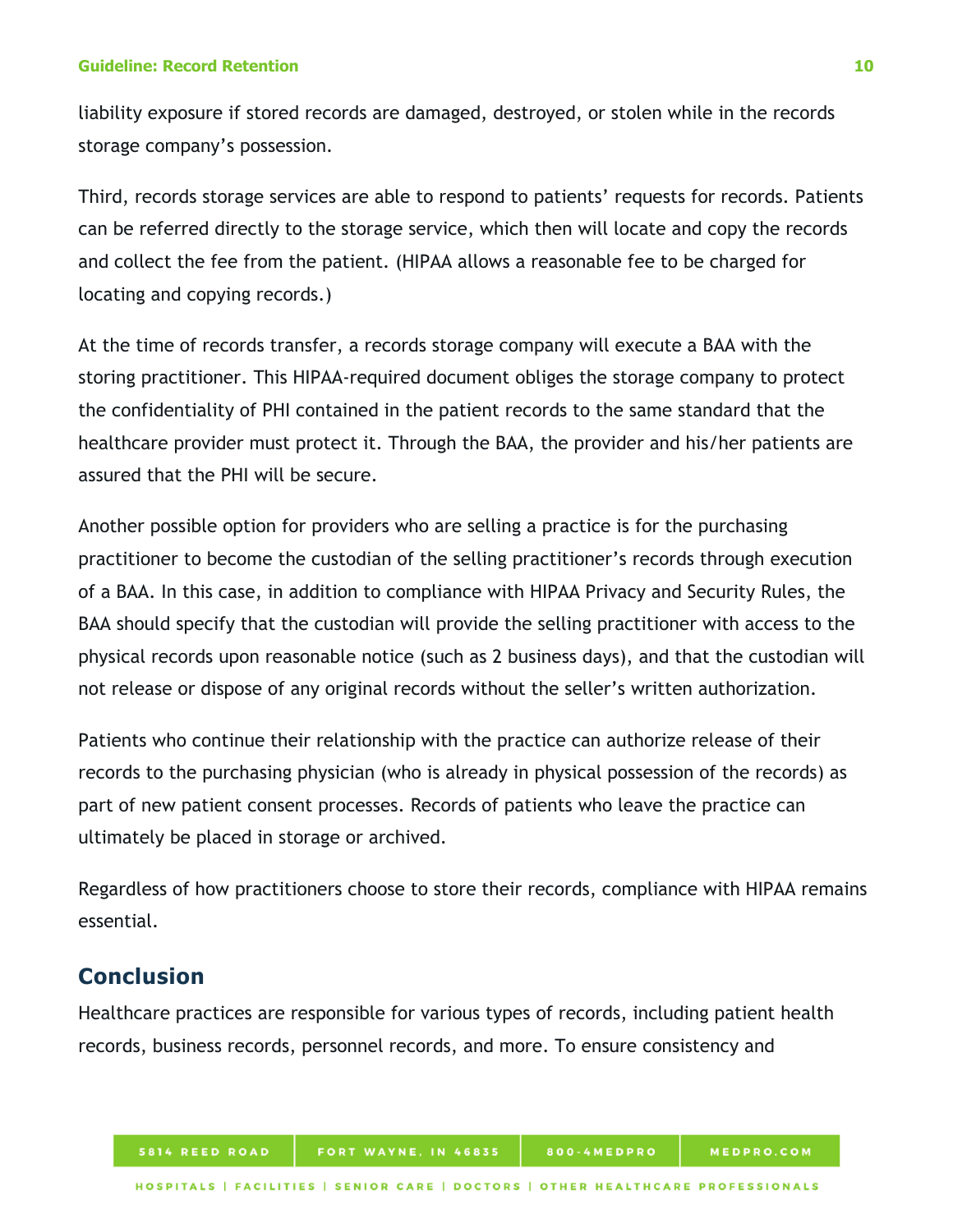accountability, practices should implement policies and procedures for the retention, maintenance, and destruction of records.

These policies should be based on federal and state requirements, general risk management and professional guidance, and advice from the practice's attorneys, management consultants, accountants, and other sources of expertise/authority.

## <span id="page-14-0"></span>**Resources**

- [American Health Information Management Association](http://www.ahima.org/)
- [American Medical Association](https://www.ama-assn.org/)
- [American Society of Association Executives](https://www.asaecenter.org/)
- [ARMA International](http://www.arma.org/)
- [Centers for Medicare & Medicaid Services](https://www.cms.gov/)
- [Health Information & The Law: Medical Records Collection, Retention, and Access](http://www.healthinfolaw.org/topics/60)
- [Internal Revenue Service](https://www.irs.gov/)
- [National Archives and Records Administration](http://www.archives.gov/)
- [NIST Guidelines for Medical Sanitation](http://nvlpubs.nist.gov/nistpubs/SpecialPublications/NIST.SP.800-88r1.pdf)
- [Society for Human Resource Management](https://www.shrm.org/)
- [U.S. Code of Federal Regulations](https://www.gpo.gov/fdsys/browse/collectionCfr.action?collectionCode=CFR)
- <span id="page-14-1"></span>• [U.S. Department of Labor](https://www.dol.gov/)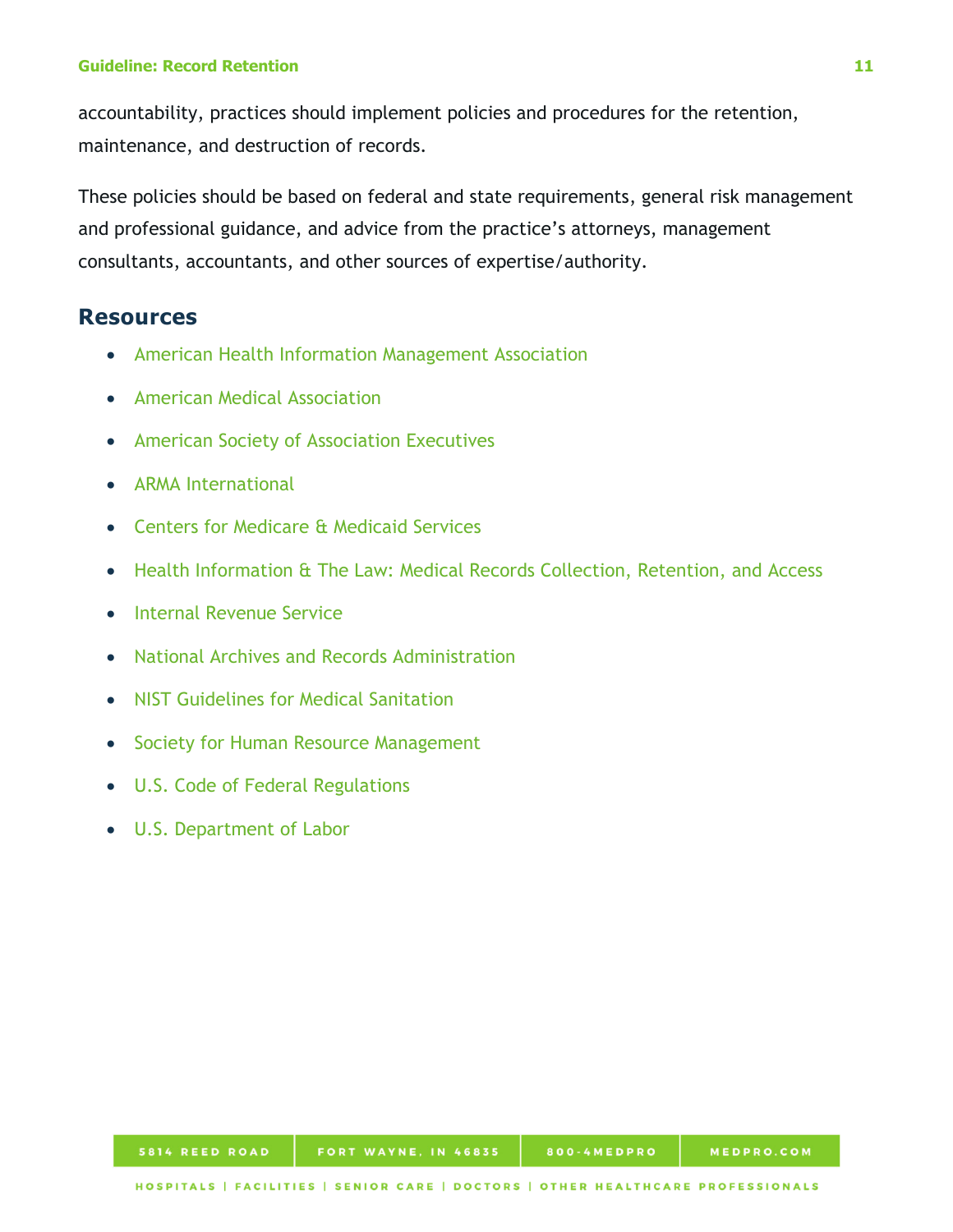## **Endnotes**

l

<span id="page-15-0"></span><sup>1</sup> Centers for Medicare & Medicaid Services. (2012, August 21). Medical record retention and media formats for medical records. *MLN Matters*, SE1022. Retrieved from [https://www.cms.gov/outreach-and](https://www.cms.gov/outreach-and-education/medicare-learning-network-mln/mlnmattersarticles/downloads/se1022.pdf)[education/medicare-learning-network-mln/mlnmattersarticles/downloads/se1022.pdf](https://www.cms.gov/outreach-and-education/medicare-learning-network-mln/mlnmattersarticles/downloads/se1022.pdf)

<span id="page-15-1"></span><sup>2</sup> *HIPAA Journal.* (2018, January 15). Clarifying the HIPAA retention requirements. Retrieved from [www.hipaajournal.com/hipaa-retention-requirements/](http://www.hipaajournal.com/hipaa-retention-requirements/)

<span id="page-15-2"></span><sup>3</sup> Office for Civil Rights. (n.d.). The HIPAA Privacy and Security Rules: Frequently asked questions about the disposal of protected health information. U.S. Department of Health and Human Services. Retrieved from <https://www.hhs.gov/hipaa/for-professionals/faq/disposal-of-protected-health-information/index.html>

<span id="page-15-3"></span><sup>4</sup> Centers for Medicare & Medicaid Services, Medical record retention and media formats for medical records.

<span id="page-15-4"></span><sup>5</sup> American Health Information Management Association. (2013). Retention and destruction of health information. Retrieved from<https://library.ahima.org/PB/RetentionDestruction#.XuoWeC5KhPY>

<span id="page-15-5"></span> $6$  Ibid.

<span id="page-15-6"></span><sup>7</sup> Office for Civil Rights, Frequently asked questions about the disposal of protected health information.

<span id="page-15-7"></span><sup>8</sup> AHIMA, Retention and destruction of health information.

<span id="page-15-8"></span><sup>9</sup> HIPAA Privacy and Security Rule, 45 C.F.R. § 164.310(d)(2)(i).

<span id="page-15-9"></span><sup>10</sup> AHIMA, Retention and destruction of health information.